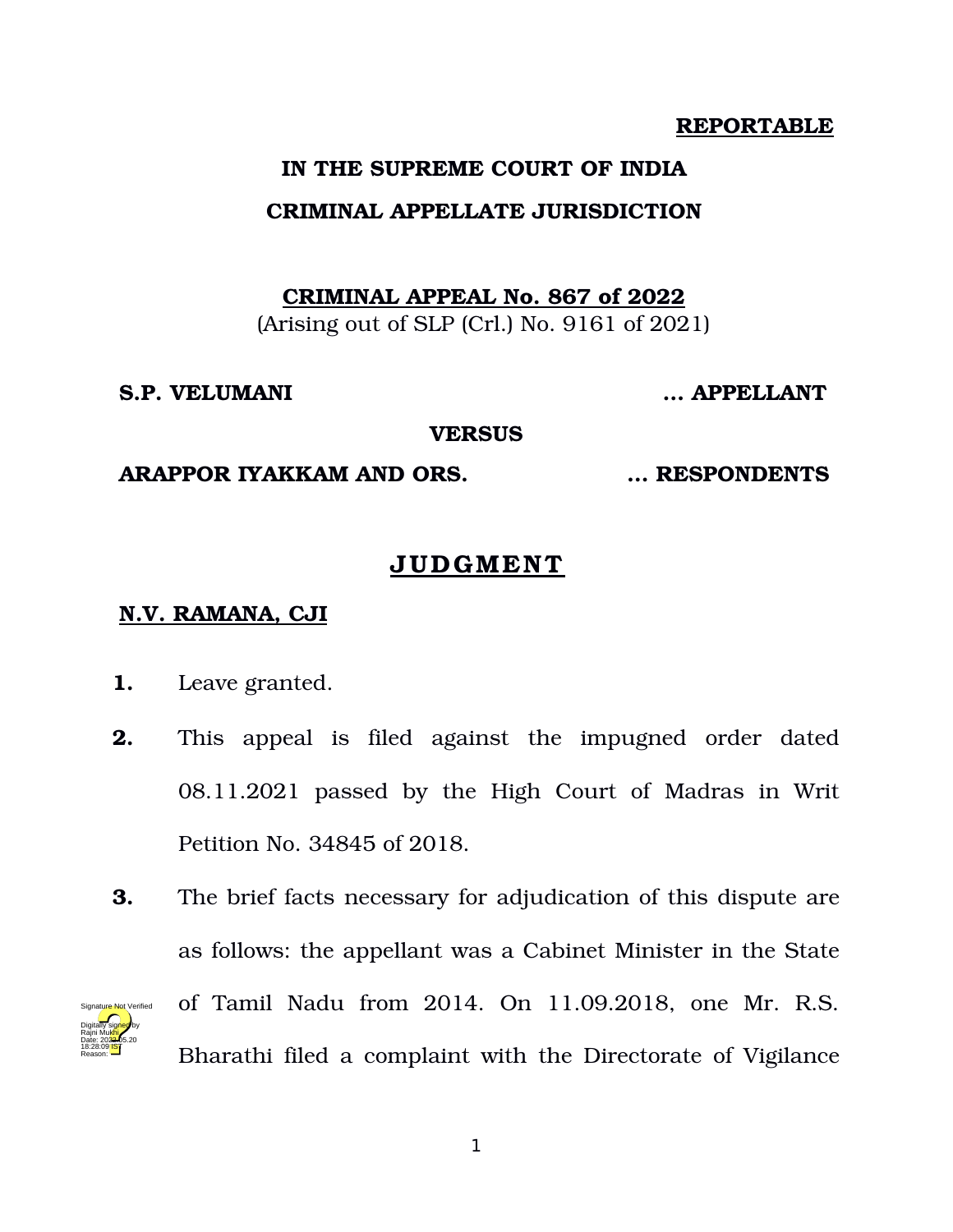and Anti-Corruption. He also filed a criminal petition before the Madras High Court, being Crl.O.P. No. 23428 of 2018. On the very next day, respondent No.1 filed a complaint before Director, Directorate of Vigilance and Anti-Corruption and SP, Anti-Corruption Bureau, CBI. As no action was forthcoming by the aforesaid Authorities, respondent No.1 filed a writ petition registered as WP No. 34845 of 2018 before the High Court seeking, *inter alia*, a mandamus directing the Director, Directorate of Vigilance and Anti-Corruption to register an FIR on the basis of the complaint lodged by him and to constitute an SIT for the purpose of investigation. It may be necessary to note that both, the writ petition and Crl.O.P., were tagged and heard together.

- **4.** Broadly, the allegation against the appellant is that while he was serving as a Minister, he is alleged to have misused his powers to influence the tender process and ensured that tenders were awarded to his close aides.
- **5.** When the aforesaid writ petition was listed for the first time before the High Court, the High Court issued notice and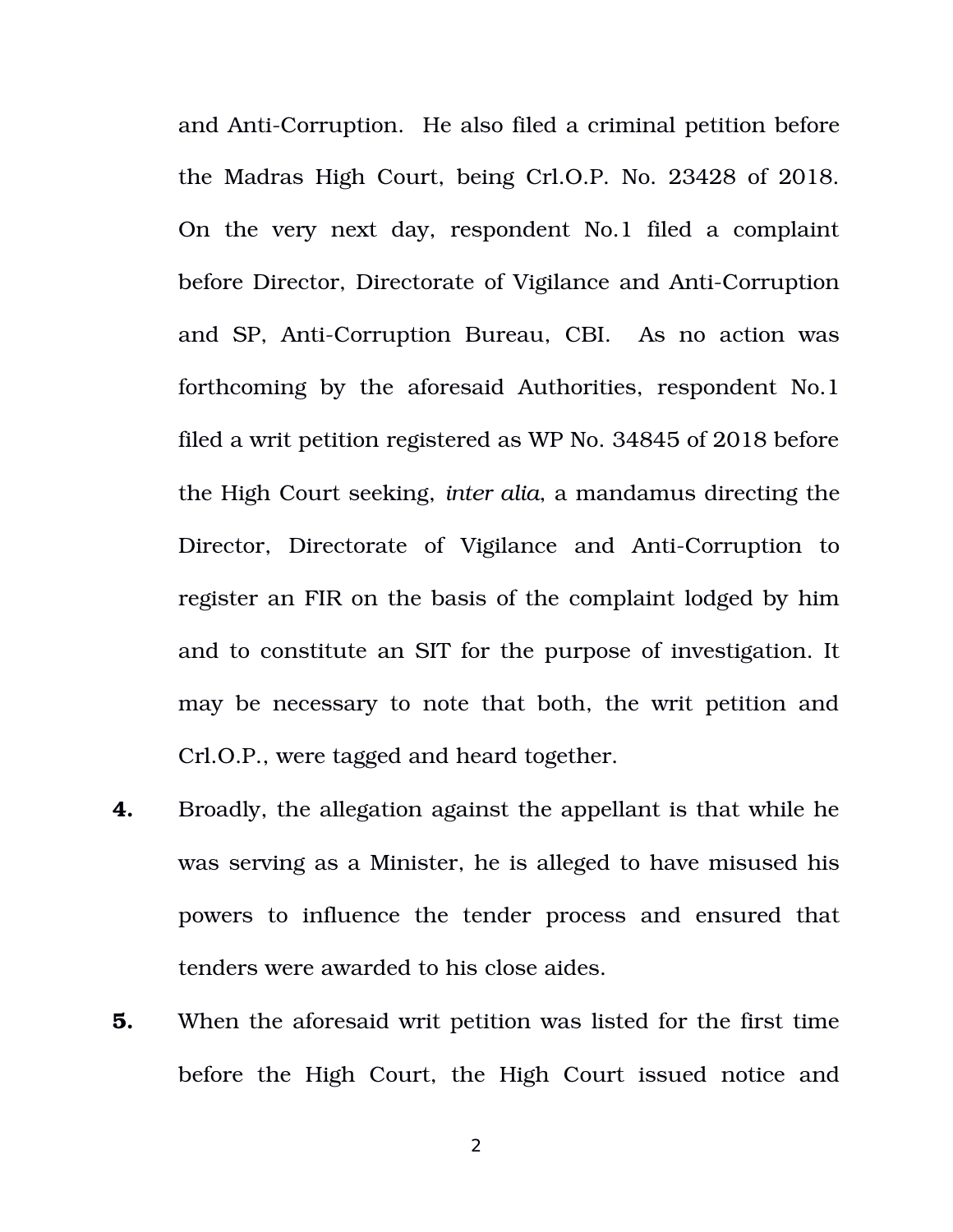directed the respondents therein to file their counter affidavits. On 18.10.2019, when the aforesaid writ petition came up for hearing, the High Court passed following order:

"13. In the light of the apprehension expressed by the learned counsel for the petitioner that the  $4<sup>th</sup>$  respondent is one of the senior Ministers in the Cabinet and the investigation is being carried by an Officer who is in the rank of the Deputy Superintendent of Police, this Court is of the considered view that the preliminary enquiry hereinafter shall be carried on by Ms. Ponni, IPS, Superintendent of Police, Directorate of Vigilance and Anti-Corruption and the progress being made in the preliminary enquiry, shall be monitored by the Director of Vigilance and Anti-Corruption.

14. The Director of Vigilance and Anti-Corruption shall file the Status Report as to the progress being made in the preliminary enquiry, with supporting documents in sealed cover for perusal of this Court."

- **6.** Accordingly, on 01.11.2019, a status report was produced before the High Court. On perusal of the aforesaid report, the High Court granted time to complete the preliminary enquiry.
- **7.** On 16.12.2019, the Investigating Officer appointed by the High Court completed the preliminary enquiry and submitted a final report to the Director of Vigilance and Anti-Corruption.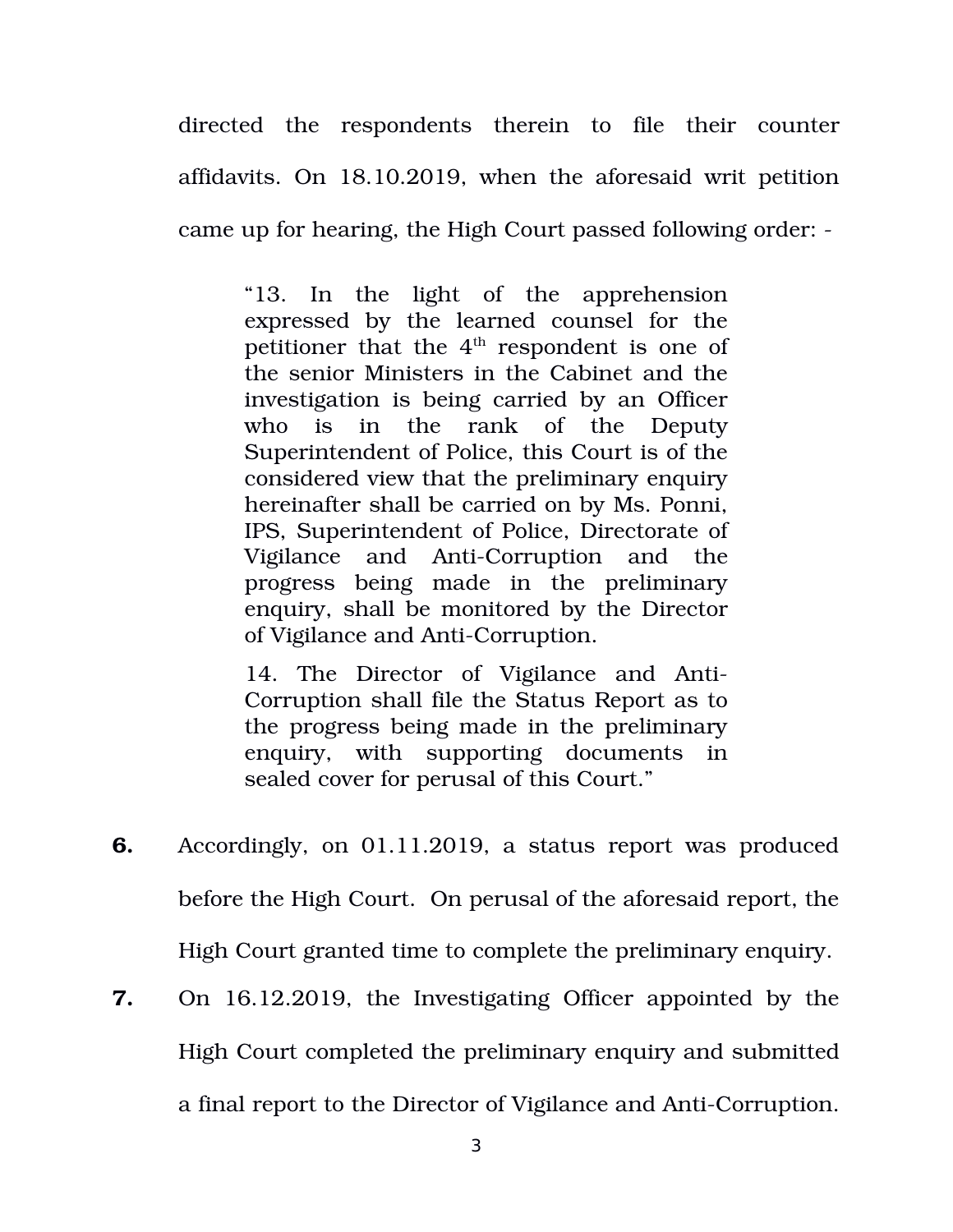In view of this, the High Court directed the Director of Vigilance and Anti-Corruption to produce the aforesaid enquiry report in a sealed cover before the next date of hearing.

**8.** It is important to note that in the meanwhile on 17.02.2020, the State Government filed an application being W.M.P. No. 4747 of 2020 in W.P. No. 34845 of 2018, before the High Court indicating as under:

> "9. It is submitted that these facts are being brought on record and it is the submission of the petitioner herein that after following all the process contemplated by Law, the Government of Tamil Nadu decided to accept the report on the Preliminary Enquiry, which had come to the conclusion that the commission of cognizable offence had not been made out.

xxx

In the light of the above, it is prayed that this Hon'ble Court may be pleased to take the above facts on record and dispose of the writ petition as having become infructuous and pass such other order/orders as this Hon'ble Court may deem fit and proper in the circumstances of the case and thus render justice."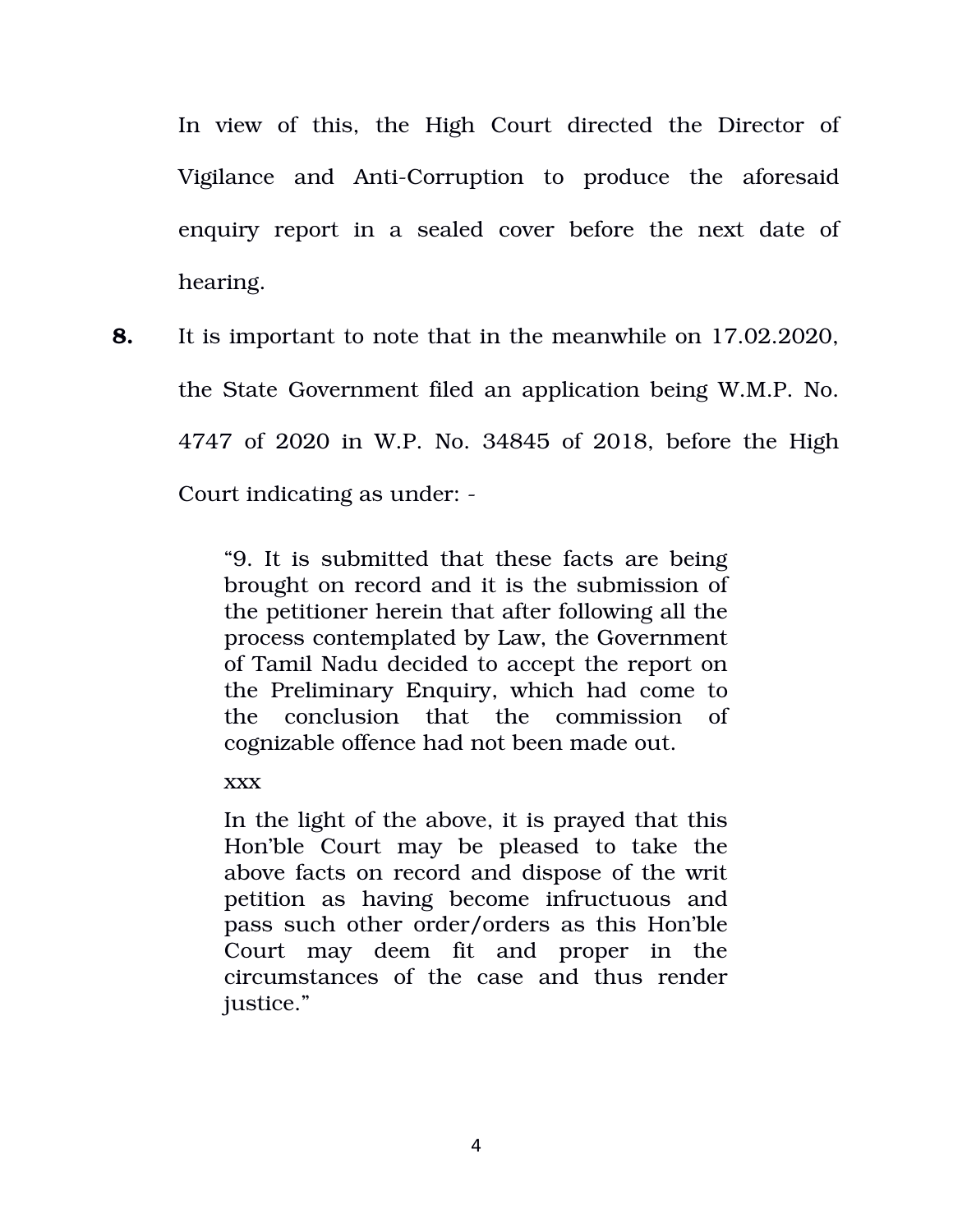**9.** Accordingly, on 19.02.2020, the High Court passed the following order in the captioned application filed by the State Government:

> "3. In the light of the said development, the petitioner/ $2^{\overline{nd}}$  respondent in the writ petition prays for appropriate orders for disposing of the writ petition as having become infructuous.

> 4. Dr. V. Suresh learned counsel appearing for the  $1<sup>st</sup>$  respondent/writ petitioner prays for time to file the counter affidavit.

> 5. The decision taken by the Vigilance Commission accepted by the Government shall be submitted before this court in a sealed cover."

**10.** As the matter stood thus, there was a change in the political dispensation of the State Government. Interestingly, the State, while relying upon a CAG report, subsequently recanted from its earlier stand. The High Court, without applying its mind, passed the following order on 19.07.2021:

> "3. It is submitted on behalf of the State that the performance of the contractors and the contracts in general engaged the attention of the Comptroller and Auditor General and

 $\overline{a}$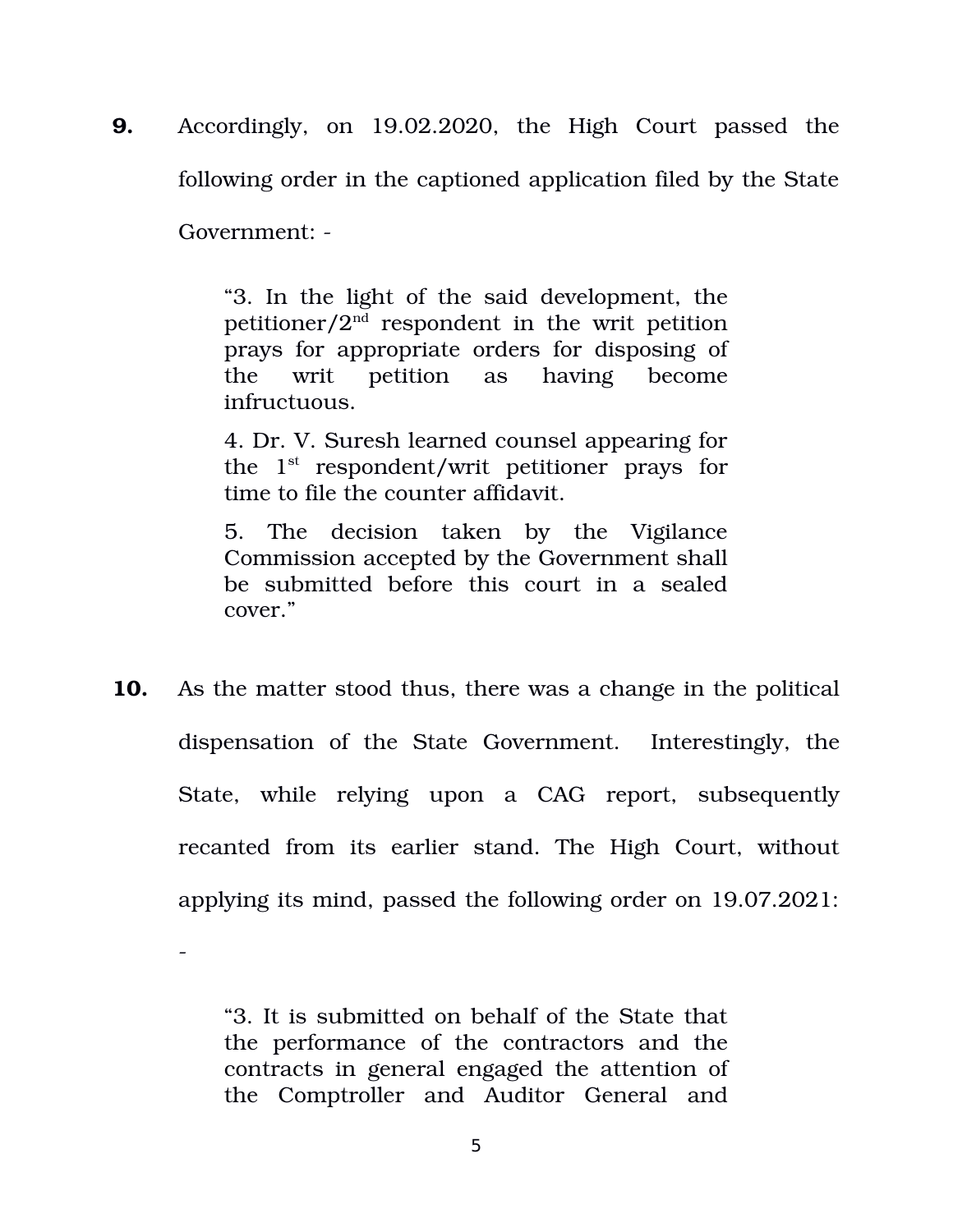adverse comments have been made. The State says that it will investigate into the matter to ensure that those involved are taken to task. For the purpose of conducting investigation, the State seeks some time.

4. Let the matter appear in the second week of October, 2021. The State should spare no effort in getting to the bottom of the matter and proceed against those found to be responsible for the irregularities.

5. Counter-affidavit may be filed by the respondents in the meantime."

- **11.** Relying on the aforesaid observations, the State registered an FIR, being FIR No.16/2021 dated 09.08.2021, against 17 accused persons, including the appellant herein under Section 120B r/w Sections 420 and 409 of the IPC and Section  $13(2)$  r/w Sections  $13(1)(c)$  and  $13(1)(d)$  of the Prevention of Corruption Act, 1988 r/w Section 109 of the IPC.
- **12.** The appellant herein filed an application being W.M.P. No. 24569 of 2021 in the writ petition pending before the High Court, seeking a copy of the preliminary Enquiry Report dated 18.12.2019 and associated documents submitted by Ms. R. Ponni, Superintendent of Police, Directorate of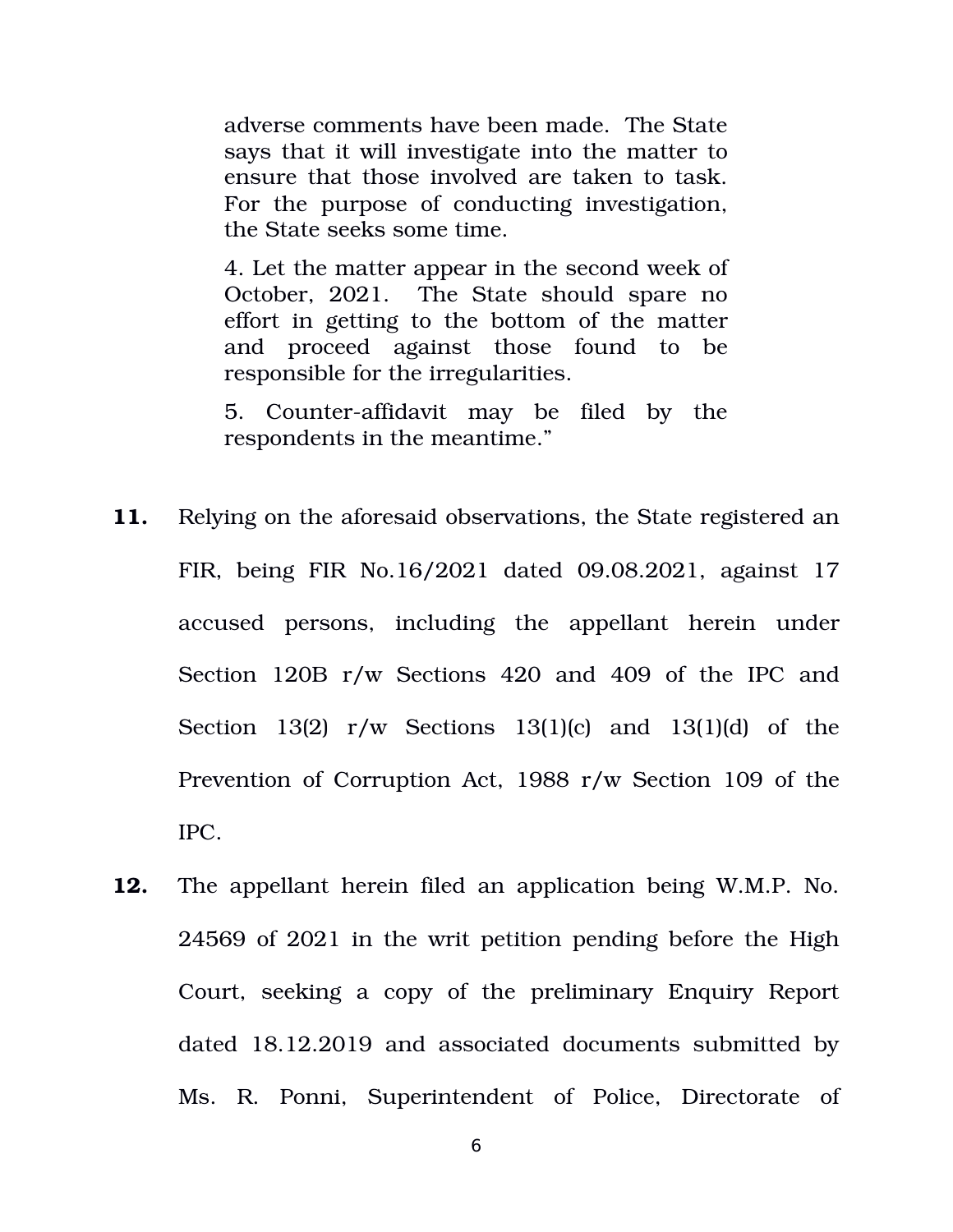Vigilance and Anti-Corruption as well as the decision taken by the Vigilance Commission.

**13.** The High Court *vide* impugned order dated 08.11.2021, while dismissing the appellant's application, disposed of the entire case and observed as under:

> "6. It may do well to decline the request made by the fourth respondent in W.P. No.34845 of 2018 to make over a copy of the preliminary report to the fourth respondent immediately. The law has to be allowed to take its own course. Upon completion of the investigation, a report will no doubt be filed and such report should be filed within the next ten weeks, be it in the form of a charge-sheet or as a final report. In course of the material being made over to the fourth respondent under Section 207 of the Code of Criminal Procedure, 1973, if the preliminary report forms the basis for any of the charges sought to be framed, a copy of such preliminary report may be made over to the fourth respondent and it will also be open to the relevant criminal court to consider whether the petitioner may also obtain a copy thereof.

> 7. It is made clear that the observations in course of the orders should not count against the fourth respondent if, ultimately any charge-sheet were to be filed against him or any charges framed. In view of the fact that the investigation has almost come to an end and since the charge-sheet or final report is to be filed within the next ten weeks, no useful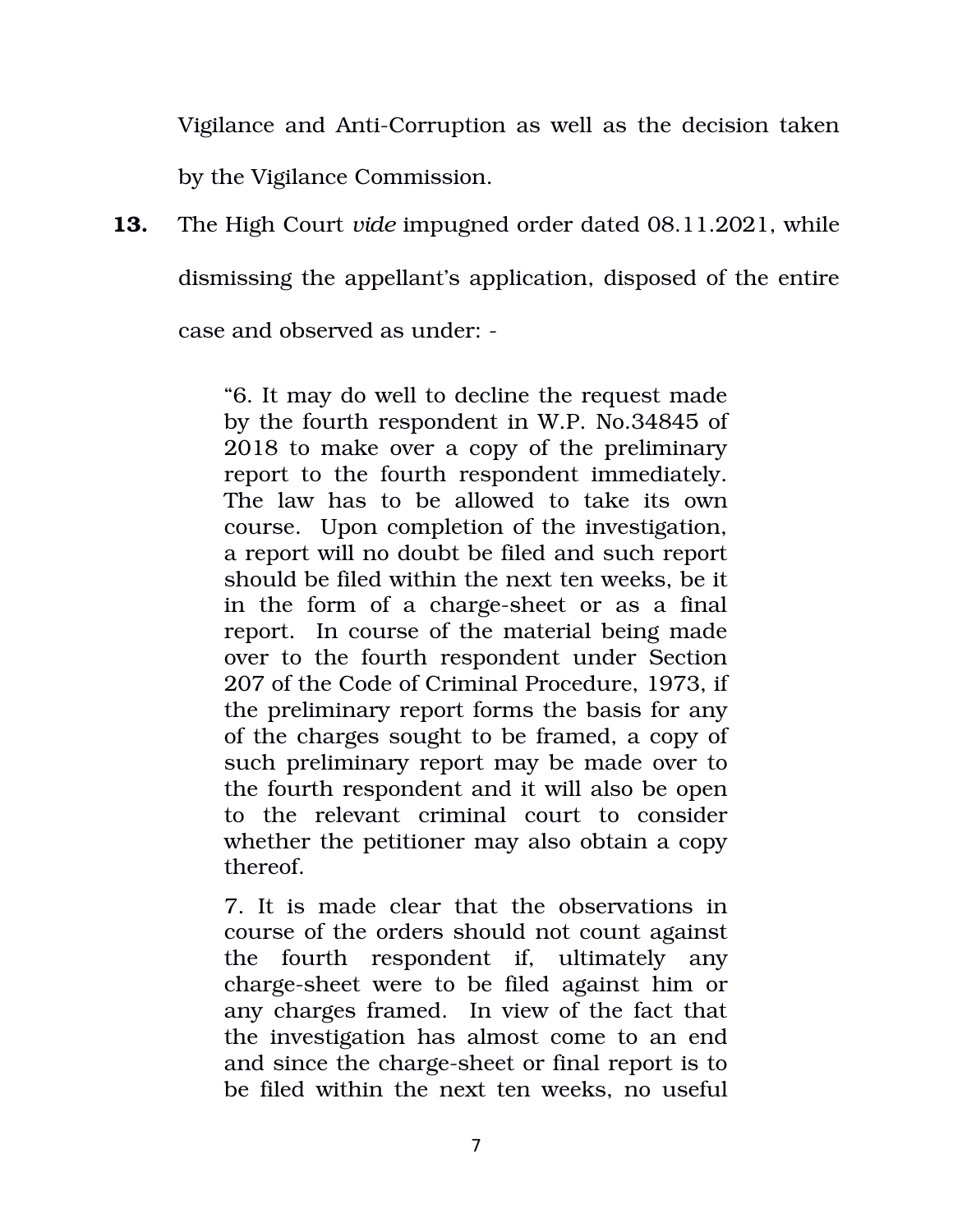purpose would be served in keeping these petitions alive.

8. Accordingly, W.P. No.34845 of 2018 and Crl.O.P. No.23428 of 2018 are closed. Consequently, W.M.P. Nos.4747 of 2020 and 24569 of 2021 are closed."

- **14.** Aggrieved by the aforesaid order, the appellant has filed the present appeal by way of Special Leave. It may not be out of place to note that the appellant has also filed Crl.M.P.No.56512/2022 before this Court seeking quashing of the aforesaid FIR.
- **15.** The learned Senior Counsel appearing for the appellant contended orally and through written submissions as under:

 $\overline{a}$ 

- (i) That there is no reason for not making over the documents to the appellant as the State has not claimed that the documents are privileged.
- (ii) The reliance on two reports by the Comptroller and Auditor General of India (hereinafter "**CAG**") by the State of Tamil Nadu is misplaced as there is no criminality disclosed in the aforesaid report.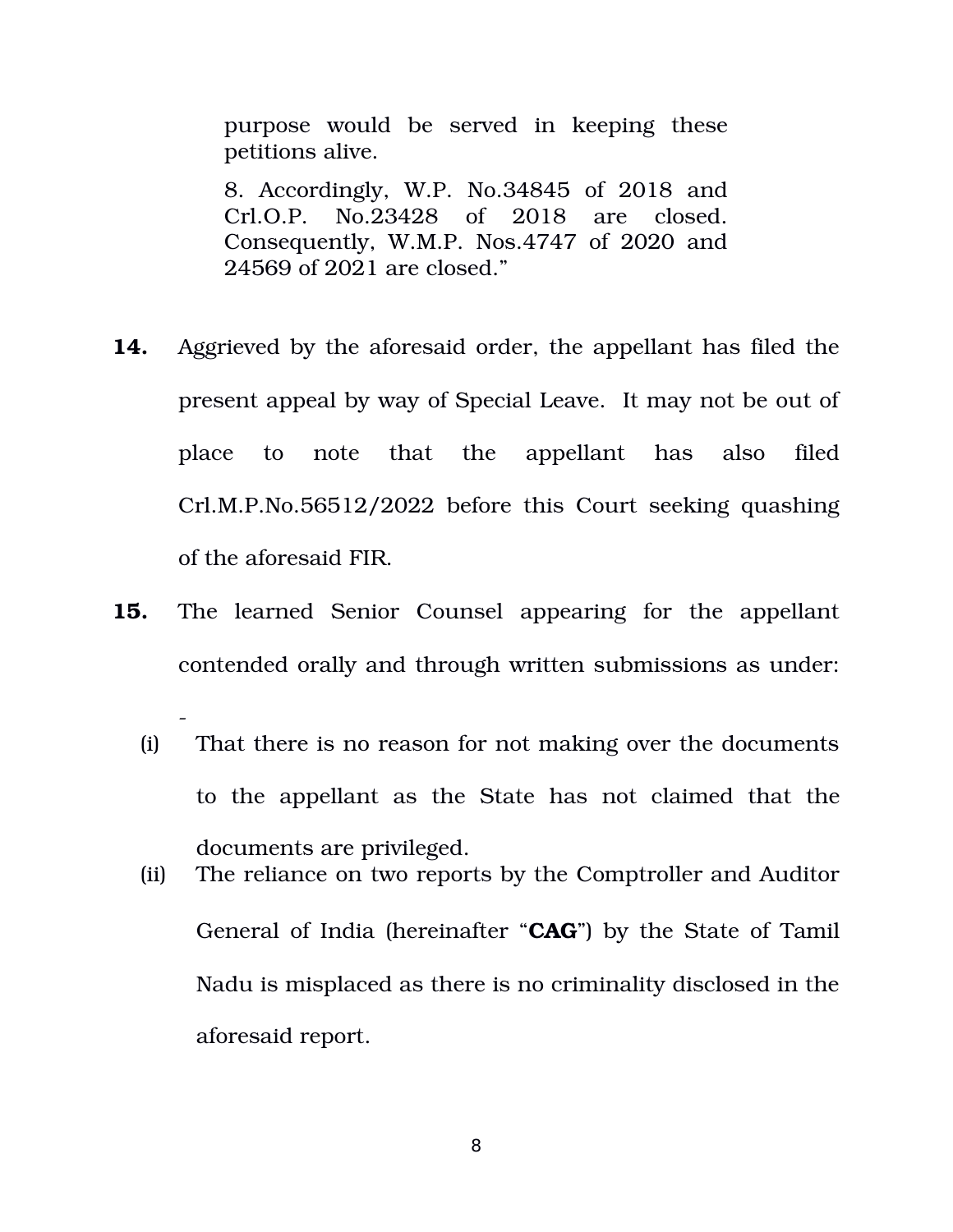- (iii) That FIRs cannot be lodged solely on basis of the CAG report.
- (iv) The appellant should have been given an opportunity to counter the allegations, and the State could not have registered the FIR in a haste, based on certain general observations by the High Court.
- (v) This case is a clear case of regime revenge wherein change in political dispensation has resulted in the State recanting its initial position to abuse the process against the appellant herein.

**16.** On the contrary, the learned Senior Counsel appearing on behalf of the State of Tamil Nadu has contended that:

- (i) There is no provision of law which mandates disclosure of preliminary Enquiry Report before the stage contemplated under Section 207 of the Cr.P.C. However, the accused will be given the relied upon documents at the time of framing charges, wherein he can take appropriate legal recourse.
- (ii) The FIR was filed based on a fresh enquiry conducted in the light of the CAG report and not solely based on the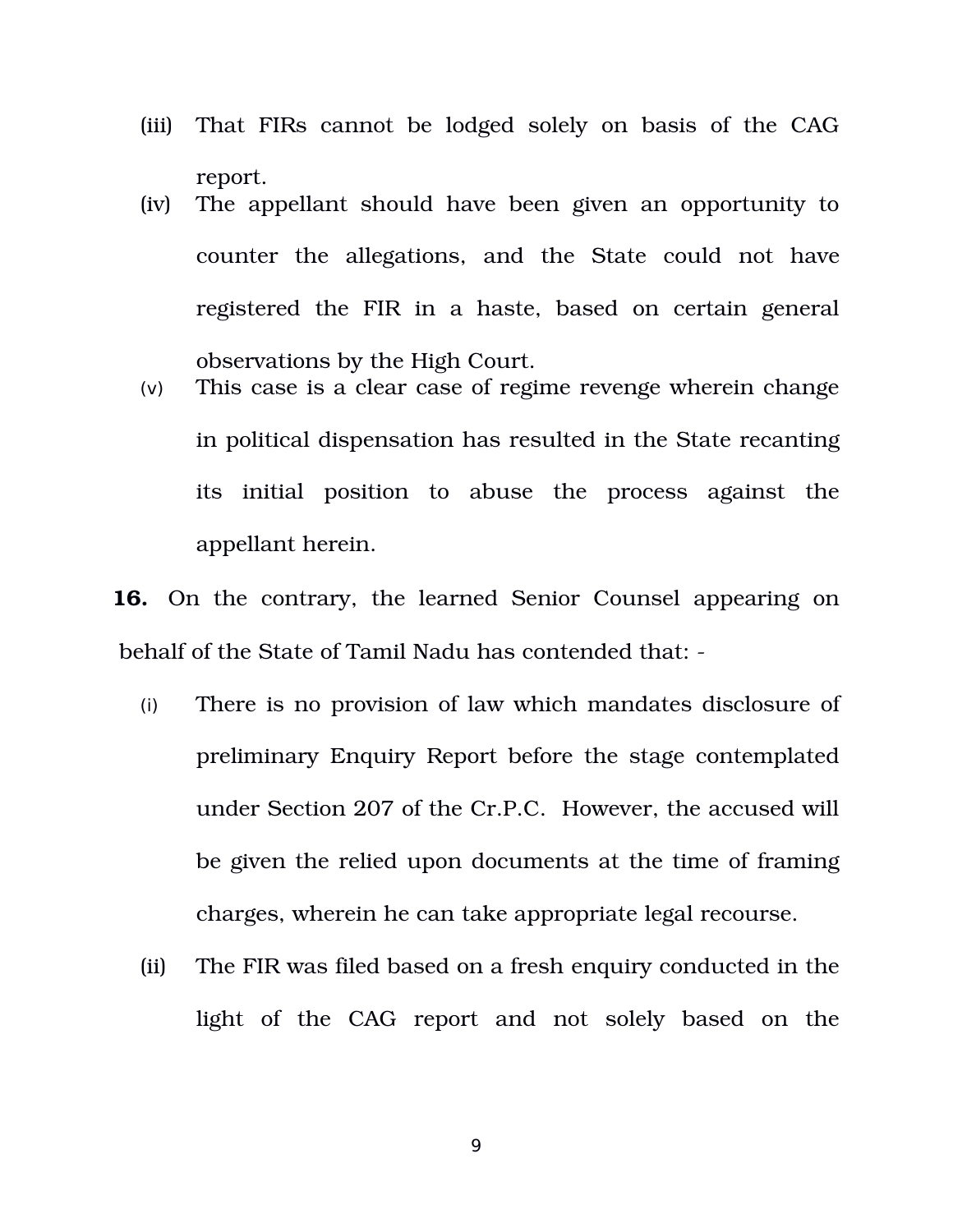preliminary Enquiry Report filed in the aforesaid writ petition.

- **17.** At the outset, it may be noted that an application was filed before us seeking quashing of the subsequent FIR. However, the learned Senior Counsel appearing on behalf of the appellant has not pressed the same before us. He has limited his submissions only to the aspect concerning non-disclosure of the preliminary enquiry report of Ms. Ponni, IPS, Superintendent of Police, Directorate of Vigilance and Anti-Corruption and the ancillary documents. Accordingly, we intend to deal with this aspect alone.
- **18.** Having heard learned counsel for the parties and on perusing the documents available on record, we may note that the facts of this case are clear. Initially, a private complaint was filed by respondent No.1 and thereafter, a writ petition was filed by him seeking investigation into the allegations made in the complaint. When the matter was taken up by the High Court, it directed an enquiry by a responsible officer, Ms. Ponni, Superintendent of Police, Director of Vigilance and AntiCorruption. Accordingly, the Court appointed officer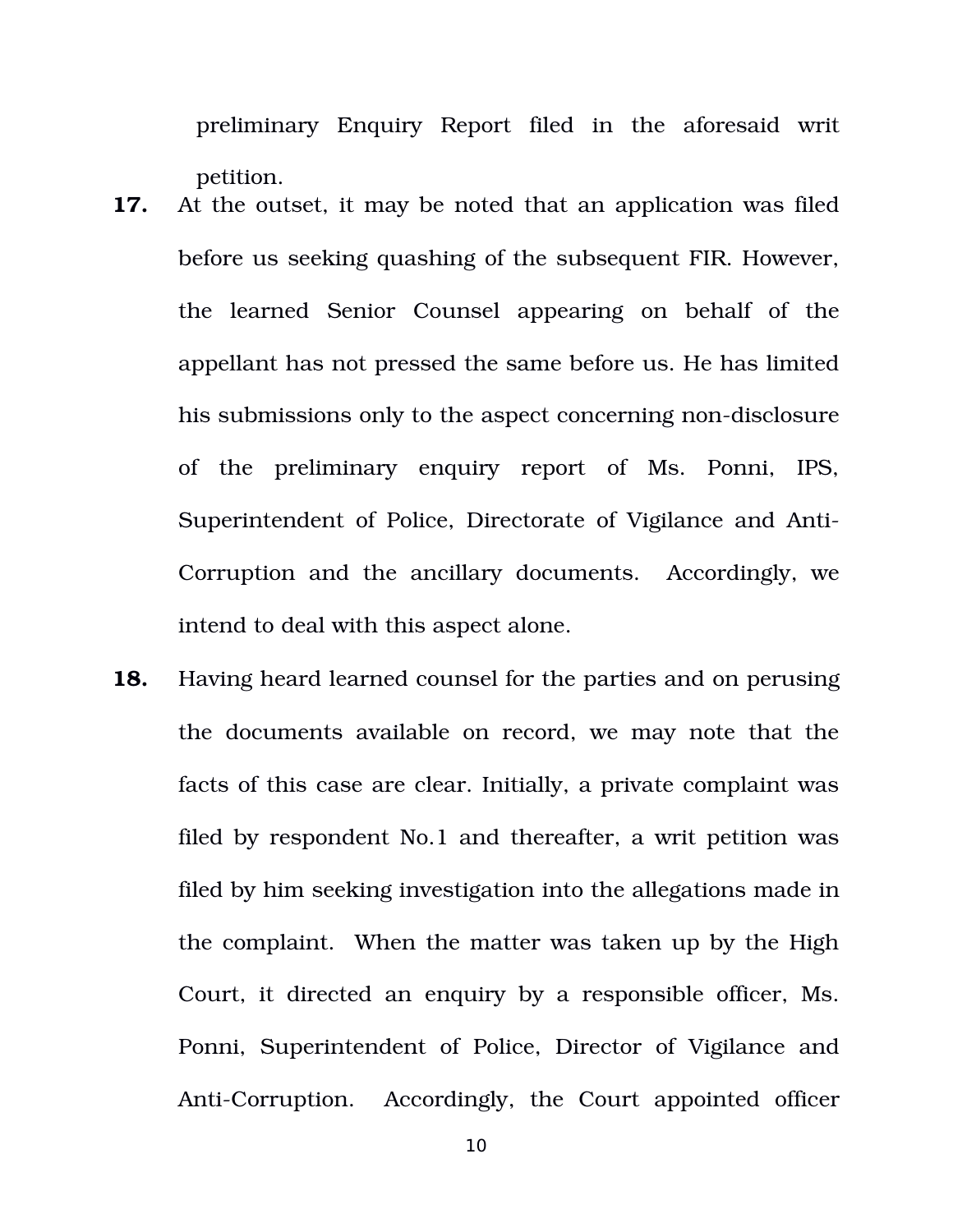submitted her preliminary enquiry report to the Director of Vigilance and Anti-Corruption, who in turn submitted a final report before the High Court in a sealed cover. In the meanwhile, the Government took a decision to close the case based on the aforesaid report submitted by the Court appointed officer. Rather than deciding this issue, the High Court adjourned the matter by a month.

- **19.** However, it appears that due to various reasons, the matter could not be listed until 19.07.21. In the meanwhile, the State Government had changed. In a turn of events, the State Government went back on their earlier stand to close the criminal case. Instead, the State Government submitted before the High Court that they intended to conduct further investigation in the aforesaid matter.
- **20.** In our considered opinion, the High Court has committed a patent error in not taking the matter to its logical conclusion. Without considering the material before it, and by merely relying on the submissions made by the learned counsel for the State, the High Court has made sweeping observations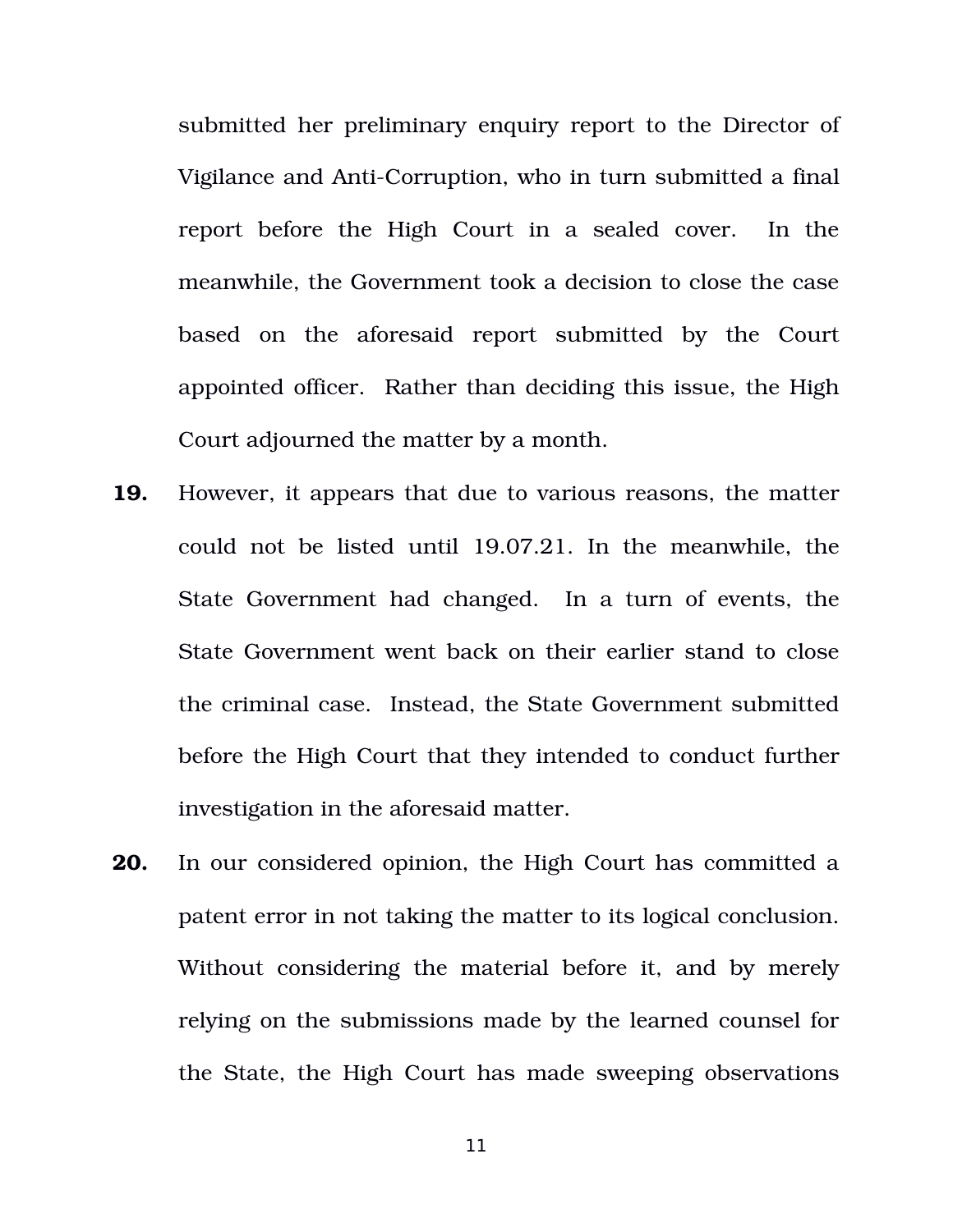which are prejudicial to the appellant. It was the High Court which had ordered that a preliminary enquiry be conducted and a report be submitted by the special investigating officer. However, once the enquiry was completed, the High Court failed to even peruse the said report. Rather, the High Court left the decision completely in the hands of the State Government. Such an approach, as adopted by the High Court in the present matter, cannot be countenanced in law.

- **21.** It is a settled principle that the State cannot blow hot and cold at the same time. When the State Government changed its stand, the High Court neither provided the appellant an opportunity to defend himself, nor sought a reasoned justification from the State for having turned turtle. Although the High Court directed the appellant to file a counter affidavit in the writ proceedings, the State hastened to register the aforesaid FIR on 09.08.2021.
- **22.** It is noteworthy that the initial affidavit filed by the State was categorical that they did not intend to pursue action against the appellant herein. However, the subsequent change of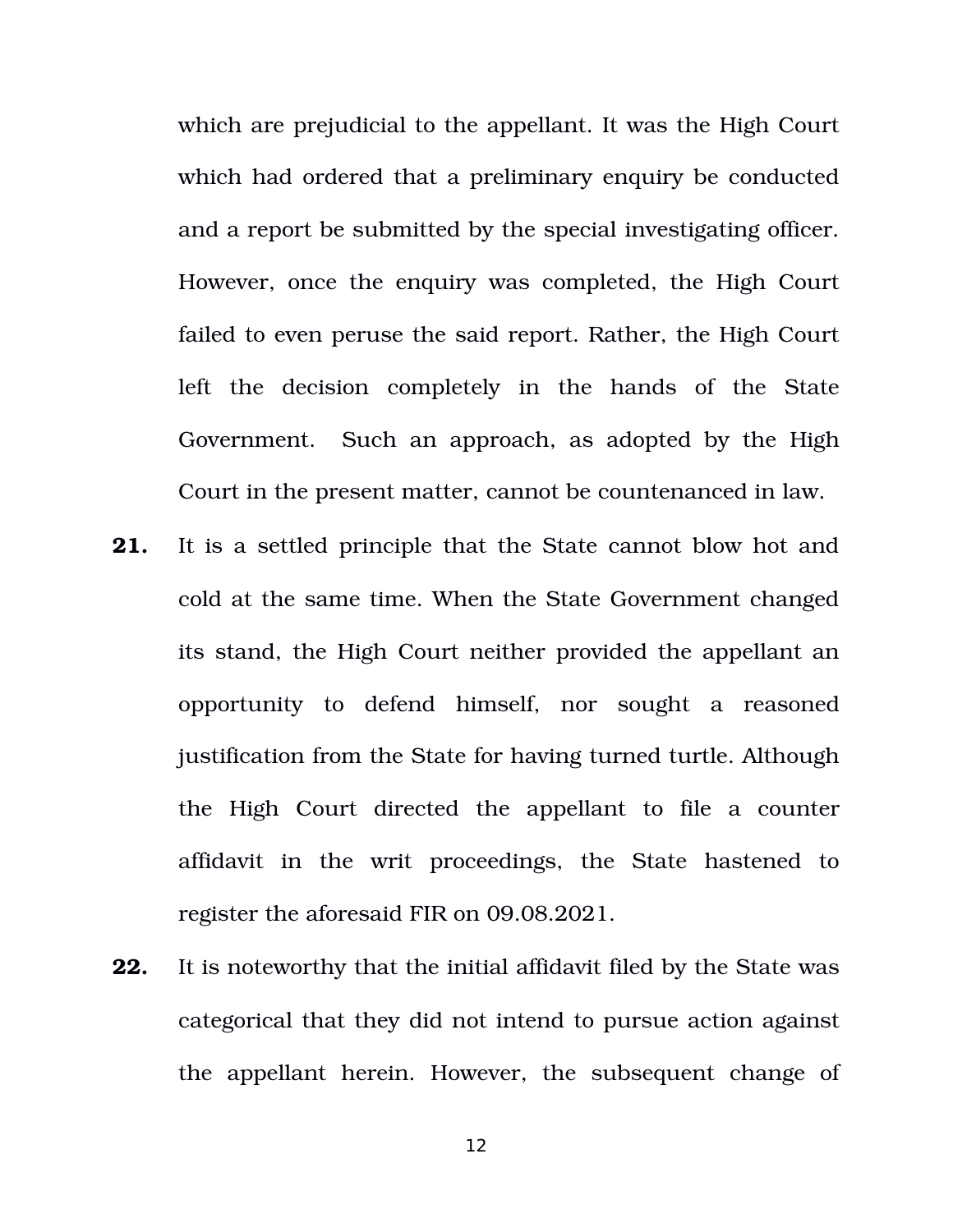stand by the State clearly contradicts the expectation brought about by the initial affidavit. The principles of natural justice demanded that the appellant be afforded an opportunity to defend his case based on the material that had exonerated him initially, which was originally accepted by the State.

- **23.** Therefore, the only issue which requires this Court's consideration is whether the appellant herein is entitled to the preliminary report in the present facts and circumstances.
- **24.** Learned counsel for the State has contended that the accused would be entitled to access the report only after the Magistrate takes cognizance in terms of Section 207 of the CrPC. He has relied on *In Re: Criminal Trials Guidelines Regarding Inadequacies and Deficiencies v. State of Andhra Pradesh & Others*, **(2021) 10 SCC 598** to contend that the accused is entitled to seek documents only in terms of Section 207 of the CrPC and any production of the documents beyond the ambit of aforesaid section, is untenable in law.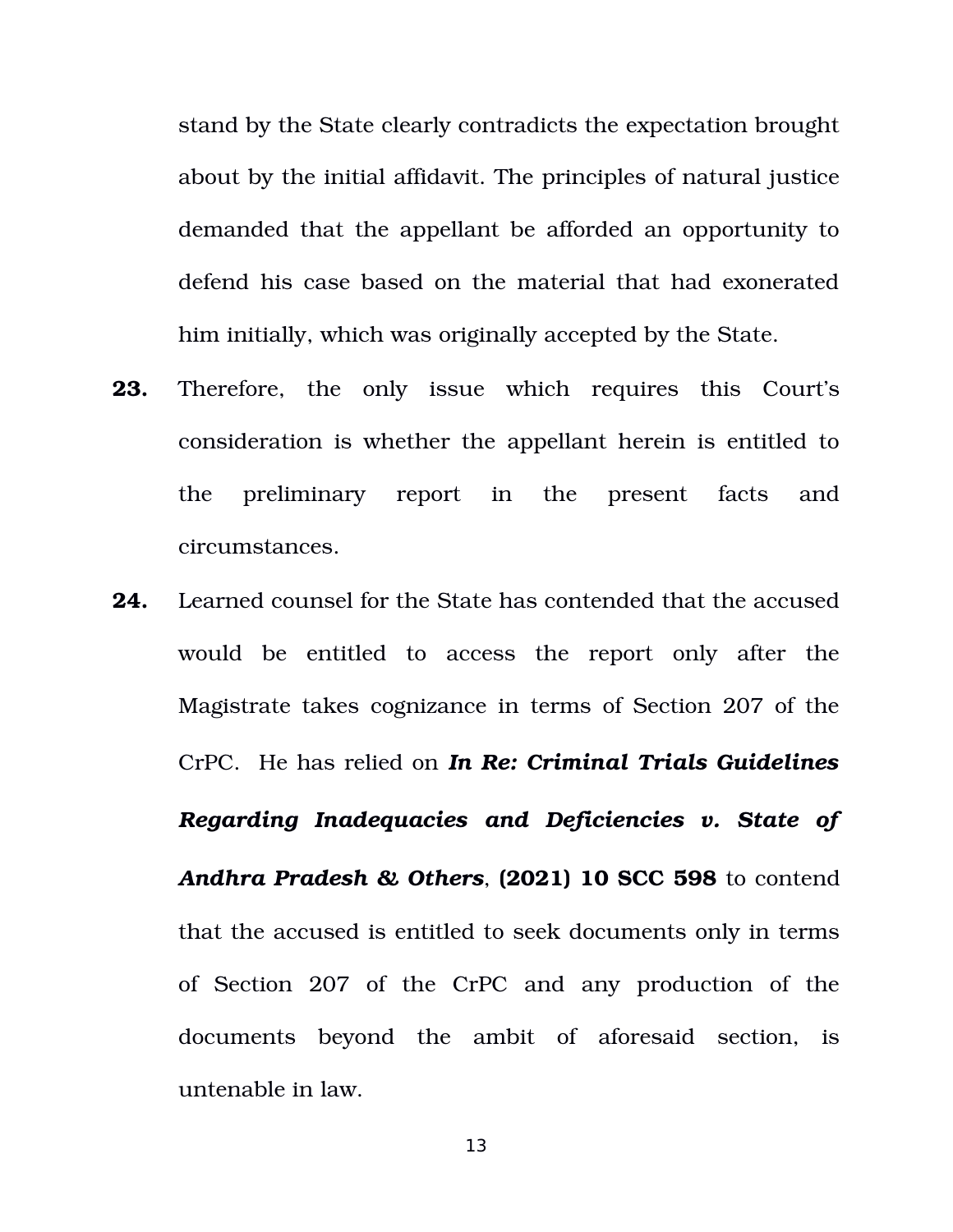- **25.** On the other hand, the learned counsel for the appellant has distinguished the present case on the fact that the subsequent FIR was filed due to direct judicial interference.
- **26.** We may note that the contention of the State may be appropriate under normal circumstances wherein the accused is entitled to all the documents relied upon by the prosecution after the Magistrate takes cognizance in terms of Section 207 of CrPC. However, this case is easily distinguishable on its facts. Initiation of the FIR in the present case stems from the writ proceedings before the High Court, wherein the State has opted to re-examine the issue in contradiction of their own affidavit and the preliminary report submitted earlier before the High Court stating that commission of cognizable offence had not been made out. It is in this background we hold that the mandate of Section 207 of CrPC cannot be read as a provision etched in stone to cause serious violation of the rights of the appellant-accused as well as to the principles of natural justice.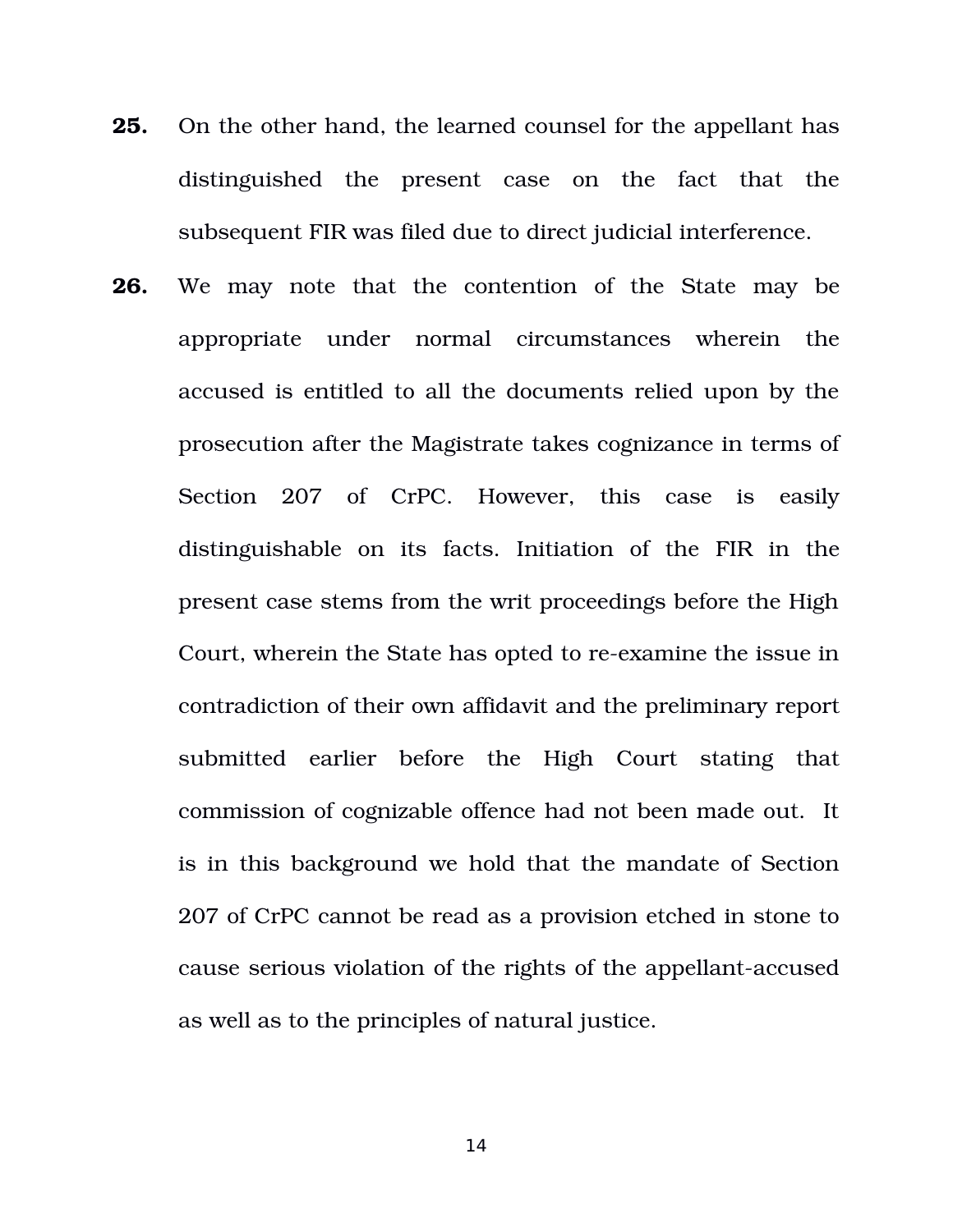- **27.** Viewed from a different angle, it must be emphasized that prosecution by the State ought to be carried out in a manner consistent with the right to fair trial, as enshrined under Article 21 of the Constitution.
- **28.** When the State has not pleaded any specific privilege which bars disclosure of material utilized in the earlier preliminary investigation, there is no good reason for the High Court to have permitted the report to have remained shrouded in a sealed cover.
- **29.** In view of the aforesaid discussion, and taking into consideration the peculiar facts of the instant case, particularly the fact that the High Court had ordered an enquiry and obtained a report without furnishing a copy thereof to the appellant and unceremoniously closed the writ petition, we deem it appropriate to issue the following directions:
	- a. The High Court is directed to supply a copy of the report submitted by Ms. R. Ponni, Superintendent of Police along with the other documents to the appellant herein.